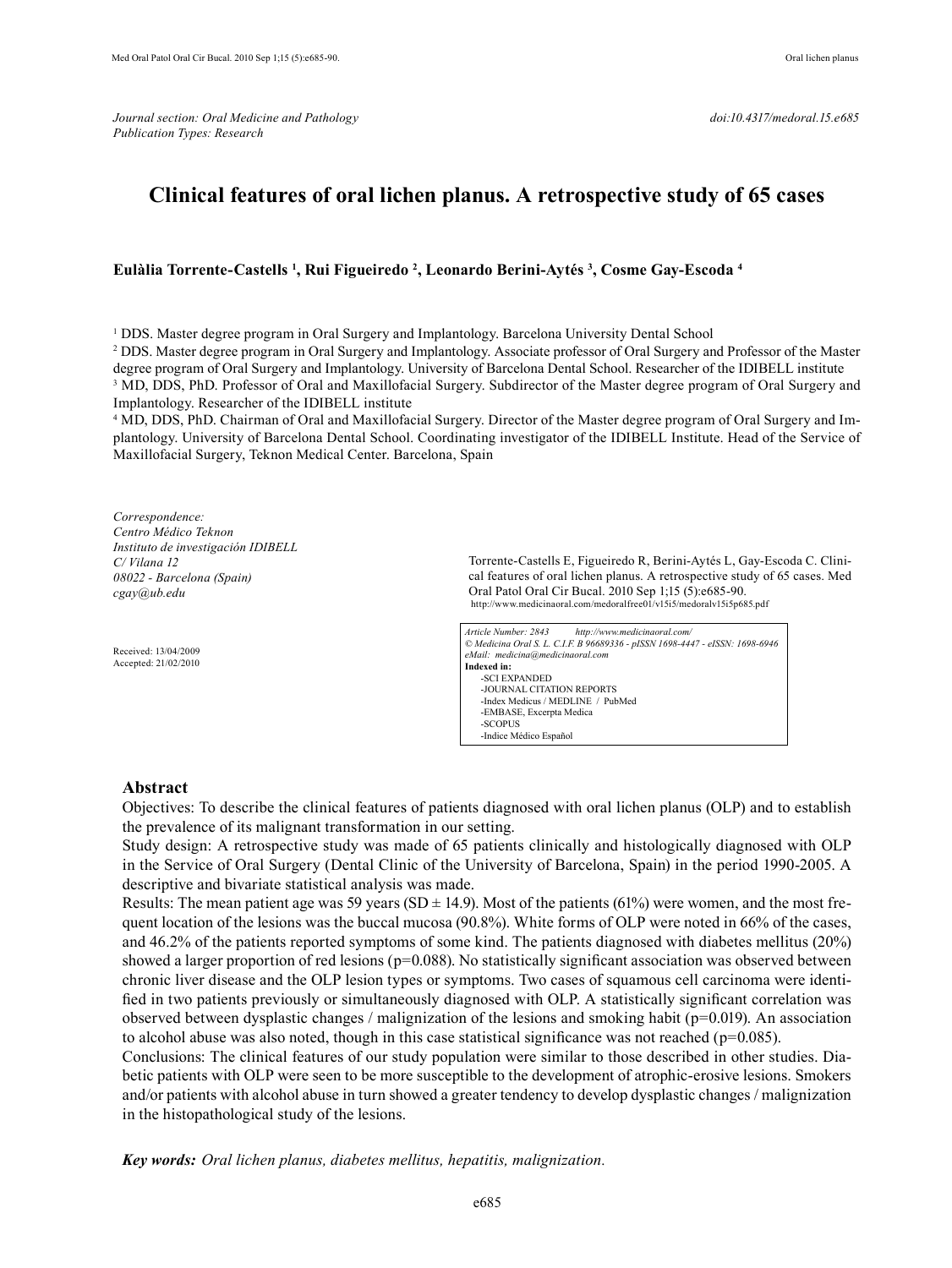# **Introduction**

Oral lichen planus (OLP) is a chronic disease affecting the skin, nails, scalp and mucosal membranes. It is observed mainly in middle-aged women, and affects 0.1-4% of the general population (1). Bagán et al. (2) classify the disorder as white OLP in the presence of reticular or plaque lesions, and as red OLP in the presence of atrophic or erosive lesions, independently of whether or not these coincide with reticular lesions at the periphery or in other locations. The reticular forms are characterized by the presence of whitish streaks known as Wickham striae, typically located on the buccal mucosa. When the epithelium is thin, clinical examination reveals an intense reddish mucosa, due to transparency of the connective tissue vessels. In some areas, this thin epithelium can become fragmented and give rise to the erosive form. Regarding the histology, the most characteristic findings are the presence of a T lymphocyte and macrophage infiltrate forming a subepithelial band, and hydropic degeneration of the basal layer (2).

Although the precise etiology of OLP is unknown, in most cases a multifactorial process is considered to be involved, with the participation of genetic, psychological and infectious factors. Some of these factors could act as causal agents, while others may trigger the process. At present, OLP is believed to be an autoimmune disorder characterized by an epithelial basal cell lesion that induces an autoimmune response, mainly mediated by the T lymphocyte population (3).

In 1978, the World Health Organization classified OLP as a precancerous lesion, i.e., since then it has been regarded as a generalized process associated with a significantly increased risk of developing cancer (4). Although a number of studies have analyzed the malignant transformation of OLP, such malignization remains the subject of controversy (5-7).

The present study describes the clinical features of patients diagnosed with oral lichen planus (OLP) and evaluates the prevalence of its potential malignant transformation in our setting.

# **Patients and Methods**

A retrospective study was made of 65 patients clinically and histologically diagnosed with OLP (according to the World Health Organization (WHO) criteria of 1978, modified by van der Meij et al. in 2003 (4) in the Service of Oral Surgery (Dental Clinic of the University of Barcelona, Spain) in the period 1990-2005. All the data were collected from the patients' clinical files by a single observer. The following clinical and histological variables were analyzed: demographic variables (age and gender), location, symptoms and clinical presentations of the lesions according to the classification of Bagán et al. (2), systemic disorders associated to OLP (arterial hypertension, diabetes mellitus and chronic liver disease), psychological factors such as anxiety and/or depression (diagnosed by a clinician), coadjuvant local factors (smoking and/or alcohol abuse, oral hygiene scored as good, regular or deficient), mean duration of patient follow-up, dysplastic alterations or malignization, and the treatment applied in each case. A descriptive and bivariate statistical analysis was made (Kolmogorov-Smirnov test, Pearson chi-squared test, fisher exact test and Student t-test) using the Statistical Package for the Social Sciences version 12.0 (SPSS Inc., Chicago, USA) (license of the University of Barcelona, Spain).

#### **Results**

The patient age range was 16-88 years (mean 59 years; SD  $\pm$  14.9); 61% (n=40) were females and 39% (n=25) males. In 95.4% of the cases (n=62) an incisional biopsy was made, while an excisional biopsy was performed in 4.6% (n=3). At initial presentation, the white form predominated: 66% (n=43) versus the red form in 34% of the cases (n=22). Some patients presented lesions in more than one anatomical location (Fig. 1). Symptoms of



**Fig. 1.** Anatomical location of the oral lichen planus lesions.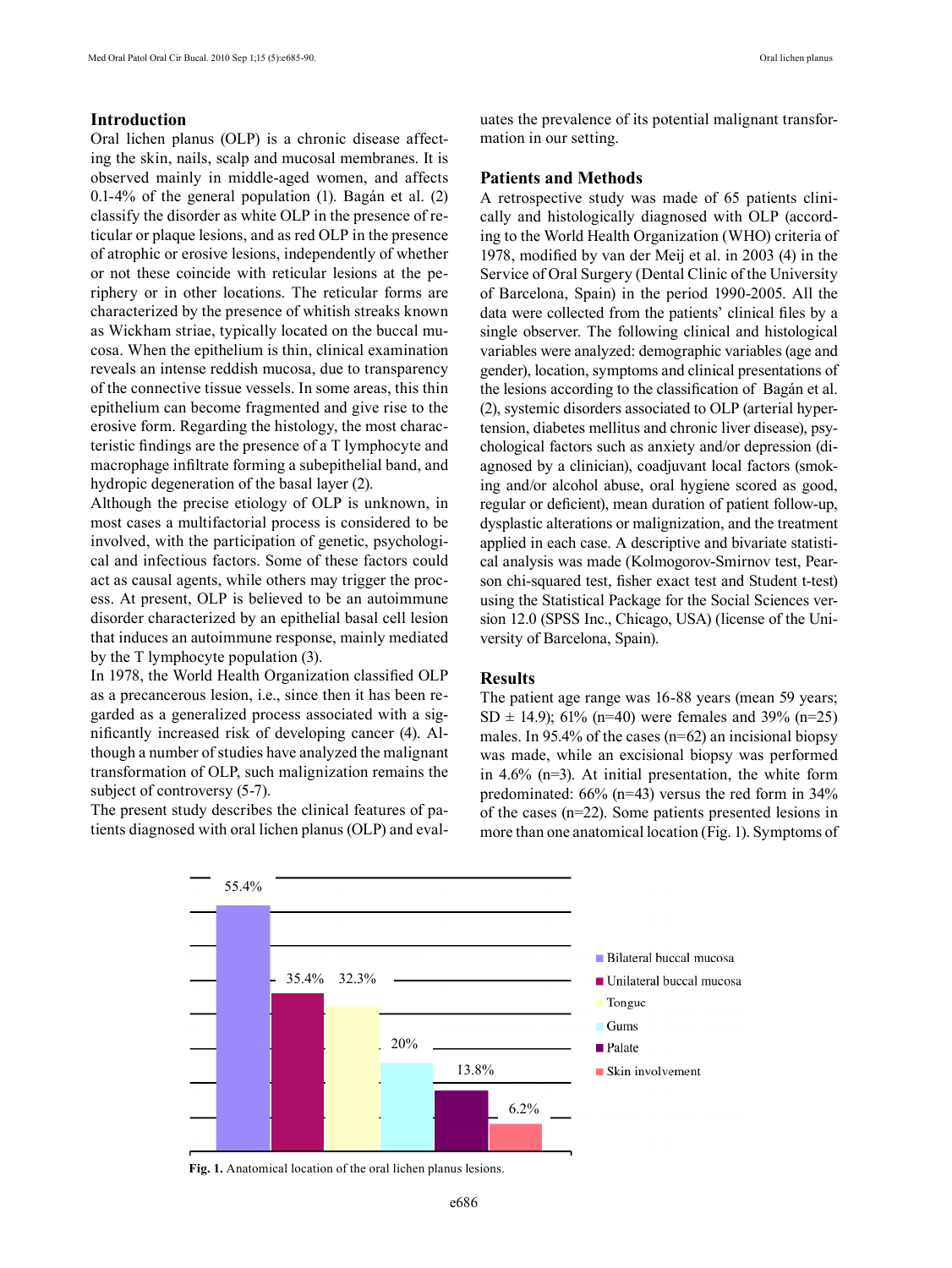

**Fig. 2.** Relationship between the clinical presentation of oral lichen planus and the existence of systemic diseases.

some kind were reported by 46.2% of the patients (pain in 26.2%, pruritus in  $15.4\%$ , and dry mouth in  $4.6\%$ ). The mean follow-up time was 18.2 months (range 10 days to 212 months). A total of 27.7% of the study sample consisted of smokers or ex-smokers, and 20% had present or past antecedents of alcohol abuse.

The patients diagnosed with diabetes mellitus showed a predilection for red lesions (p=0.088). No statistically significant association was observed between the presence of chronic liver disease and the type of OLP lesions or symptoms (Fig. 2).

Two squamous cell carcinomas were documented (3.1%) (Tables 1 and 2). In only one of these cases was malignization identified in the same location where OLP had been diagnosed two years previously (patient 1). In the other case, on sampling different areas of the oral cavity for histological study, we detected squamous cell carcinoma coexisting with the OLP lesions (patient 2). We diagnosed one case of moderate dysplasia with lichenoid characteristics that was not included in the sample, since by definition dysplastic alterations are an exclusion criterion for OLP lesions. A statistically significant association was observed between smoking and the existence of dysplastic alterations / malignization (p=0.019). Lastly, a nonsignificant association was observed between alcohol abuse and these histological alterations (p=0.085).

|                     |      |       | <b>Table 1.</b> Clinical characteristics at the time of the dia |                 | agnosis of OLP in the patients presenting oral carcinoma.          |                                   |                          |                        |                                           |  |
|---------------------|------|-------|-----------------------------------------------------------------|-----------------|--------------------------------------------------------------------|-----------------------------------|--------------------------|------------------------|-------------------------------------------|--|
| Patient   Sex   Age |      |       | Location of<br>lesions                                          | linical<br>type | Diagnosis                                                          | Smoking                           | Alcohol abuse            | hygiene<br><b>Oral</b> | oral lichen planus<br><b>Treatment of</b> |  |
|                     | Male | years | 62   Buccal mucosa<br>(bilateral)<br>Tongue                     | Red             | Previous diagnosis of<br>oral lichen planus                        | Ex-smoker<br>$(10 \text{ years})$ | Yes                      | <b>Deficient</b>       | acetonide 0.1%<br><b>friamcinolone</b>    |  |
|                     | Male |       | 54   Buccal mucosa<br>years (unilateral)<br>Tongue              | Red             | planus and carcinoma<br>simultaneous diag-<br>nosis of oral lichen | 10 cigarettes/<br>dav             | Ex-alcoholic<br>(Syears) | <b>Deficient</b>       | None                                      |  |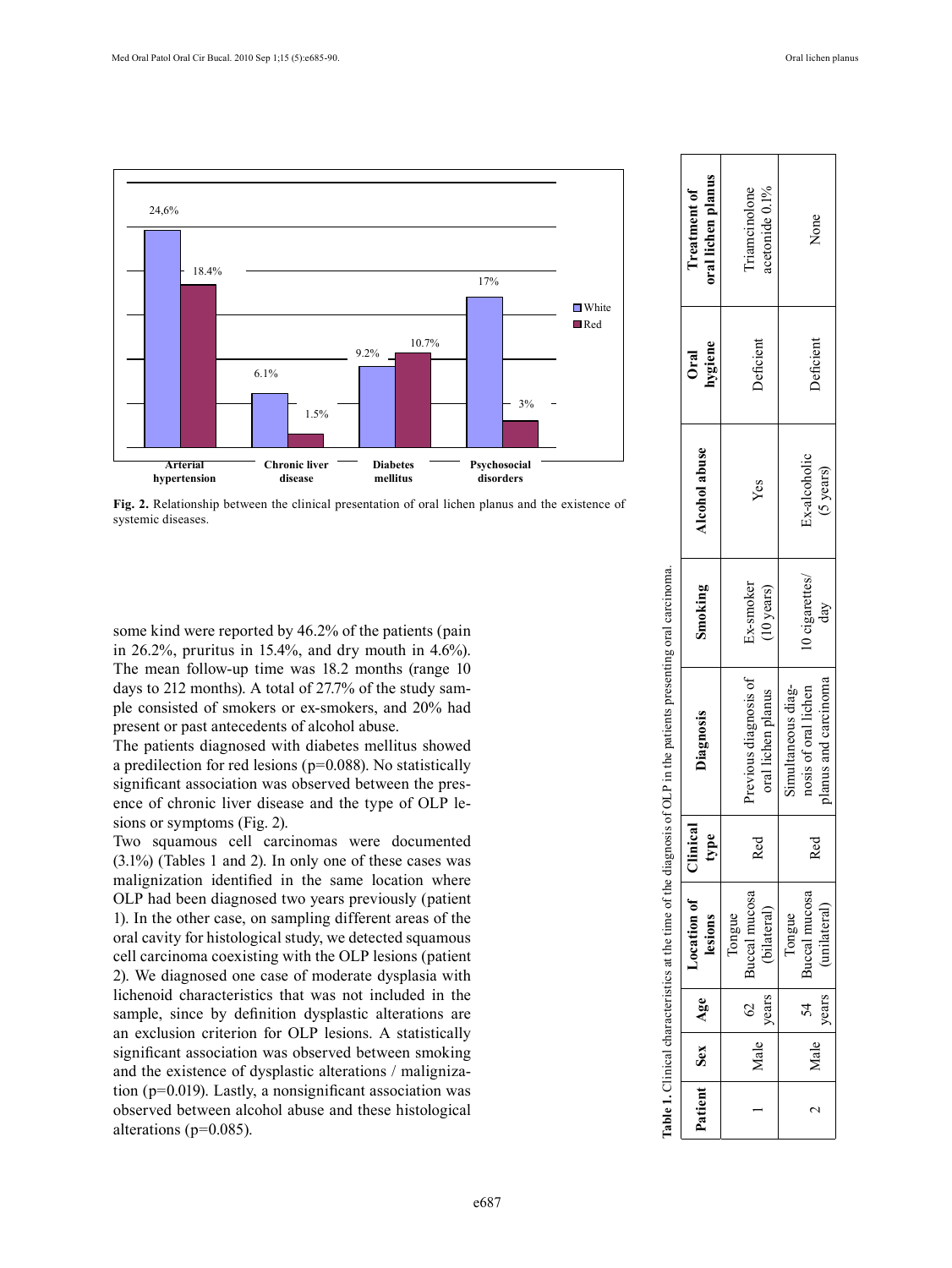| Patient                     | Age         | Location | <b>Symptoms</b>            | <b>Histology</b>                                  | <b>TNM</b><br>stage | <b>Treatment</b>          | <b>Duration of</b><br>follow-up | <b>Complications</b><br>and/or<br>recurrences |
|-----------------------------|-------------|----------|----------------------------|---------------------------------------------------|---------------------|---------------------------|---------------------------------|-----------------------------------------------|
|                             | 64<br>years | Tongue   | Mild pain,<br>inflammation | Microinfiltrat-<br>ing squamous<br>cell carcinoma | $T_1N_0M_0$         | Surgery,<br>brachytherapy | 68 months                       | None                                          |
| $\mathcal{D}_{\mathcal{L}}$ | 54<br>years | Tongue   | Asymptomatic               | In situ<br>Squamous cell<br>carcinoma             | $T_{is}N_0M_0$      | Surgery                   | 84 months                       | None                                          |

**Table 2.** Clinical / histological features of the patients with OLP who presented oral carcinoma.

## **Discussion**

As has been seen in most studies, OLP preferentially manifests in the fifth and sixth decades of life, and is more common in women (2,8). However, although some authors such as Eisen (8) describe the red presentation as the most frequent clinical form of the disease, we and other authors have recorded more white clinical presentations (9,10). We believe that the occasionally reported greater presence of red lesions is due to the fact that patients with white-form OLP do not tend to visit the dentist for such lesion – since most remain asymptomatic and are diagnosed on occasion of a routine oral exploration. In contrast, patients with red lesions tend to visit the dentist because of pain or itching in the affected zone. In coincidence with Carbone et al. (9), the most commonly affected location was the buccal mucosa, particularly in its posterior third. Such lesions typically manifested bilaterally and symmetrically, and extended in an anterior direction. Our observed incidence of lesions on the tongue (32.3%) and gums (20%) was slightly lower than reported by these authors (9).

As has been commented above, the white lesions normally cause no discomfort, and any symptoms that may appear consist of a sensation of mucosal roughness and tautness in the area of the lesions. In contrast, the red lesions can cause important pain, depending mainly on the extent of the lesions, their location and aggressivity. In some cases these forms can be confused with other autoimmune conditions (vesicular-erosive diseases) that have similar clinical characteristics. Another common manifestation in these patients is xerostomia (dry mouth). In our series of 65 patients, 20% reported nonspecific discomfort (15.4% itching and 4.6% dry mouth), and 26.2% complained of pain of variable intensity. The rest of the patients (53.8%) showed no symptoms.

OLP tends to develop in individuals subjected to great tension, strong emotions, anxiety or other psychological disorders such as depression. These factors can either trigger onset of the disease or cause existing disease to worsen. The underlying mechanism of action is not clear. In our series it was not possible to adequately evaluate these factors, due to the limitations imposed by the study design. In coincidence with the observations of Bagán et al. (11), we found patients with diabetes mellitus to have a greater tendency to develop red lesions.

The literature has extensively addressed the relationship between OLP and chronic liver disease. A number of authors (12) support the existence of such a relationship, while others such as Micó et al. (13) have observed no association between OLP and hepatitis B and/or C infection. Regarding the aggressivity of the OLP lesions in patients with chronic liver disease, some studies (14) have shown that the greater the degree of liver disease (as determined by blood transaminase elevation), the greater the aggressivity of the OLP lesions. In our series no significant association was observed between chronic liver disease and the aggressivity of the lesions. A possible reason for this apparent lack of association could be the limited size of our sample. On the other hand, it must be mentioned that our study design was not the best for assessing associations between OLP and the different associated systemic disorders, since no control group was established for comparing the incidence of such diseases.

A number of studies suggest that OLP patients are at an increased risk of developing cancer, though few have been able to demonstrate statistically significant differences with respect to the general population (15,16). An incorrect diagnosis (epithelial dysplasia, lichenoid lesions or other disorders), the non-identification of carcinogenic factors, and the fact that in some cases the location of carcinoma does not correspond to that of the initial biopsy, are the main reasons for questioning the validity of most of these studies.

Of the two carcinomas detected in our series, only patient 1 had a previous clinical and histopathological diagnosis of OLP in the same area where the cancer was later identified. Therefore, after excluding patient 2 (since in this case the diagnosis of OLP coincided with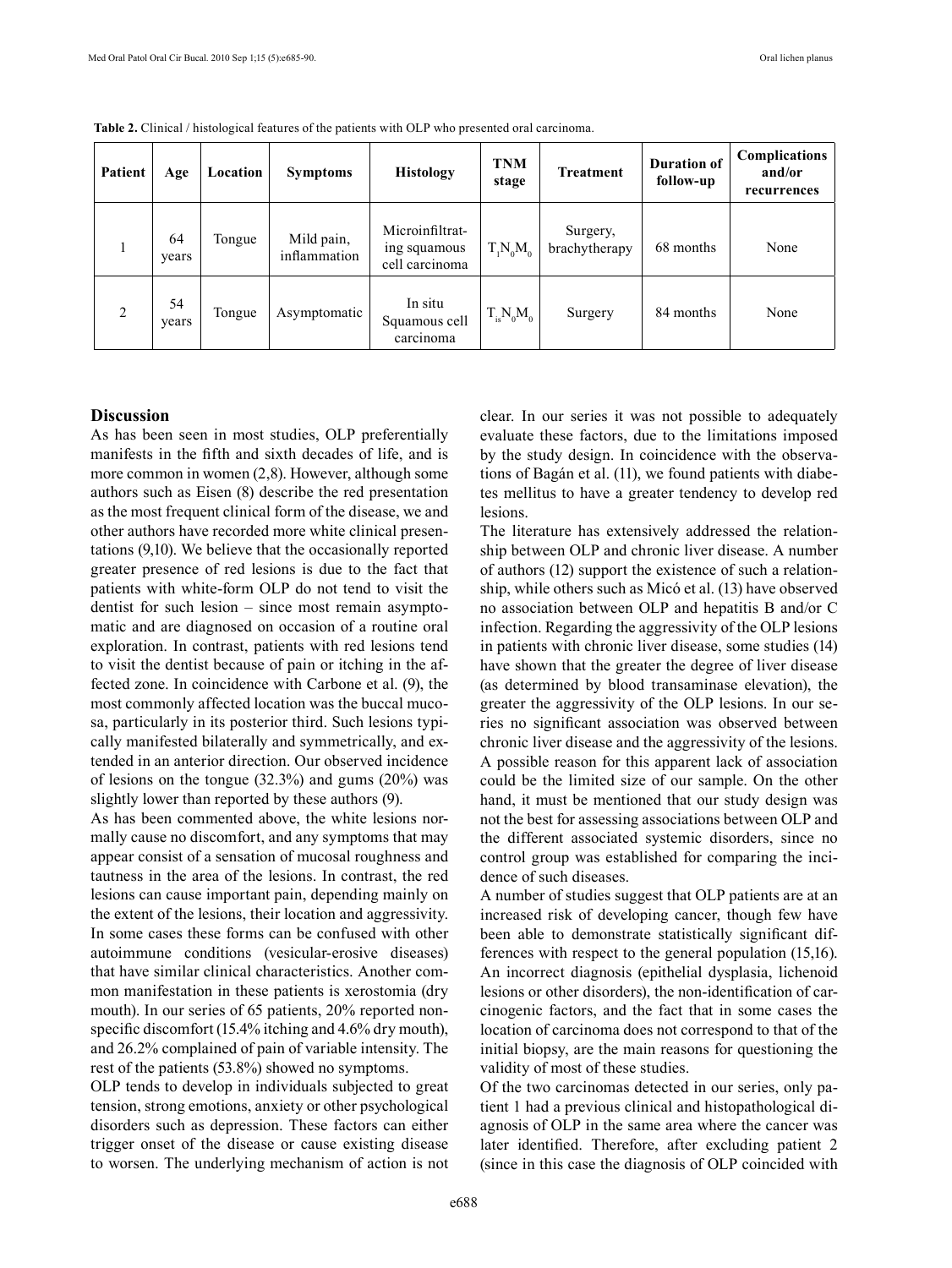that of squamous cell carcinoma) and patient 3 (where the diagnosis was moderate dysplasia – not carcinoma), the OLP malignization rate in our series was 1.5%. The malignization rate found in the literature ranges from 0-12.5%, and depends on the study group involved and on the duration of follow-up (17). It has been suggested that a high incidence of oral carcinoma in OLP patients could be due to diagnostic error in differentiating between OLP as such and epithelial dysplasia with lichenoid features (18). The distinction between these two conditions can be very difficult, since the clinical and histological features are often very similar. In our series we identified a case of epithelial dysplasia with lichenoid characteristics located on the lateral margin of the tongue.

Although a biopsy is essential for the diagnostic conformation of OLP, an evaluation based only on the histopathological findings may preclude a correct diagnosis. For example, while contact lichenoid reactions histologically may show increased inflammatory infiltration with eosinophils and plasma cells, and a greater presence of Civatte bodies than in OLP (19), in some cases the histological picture is indistinguishable from that of OLP (20). Van der Meij et al. (6,7) observed a strong but statistically nonsignificant association between squamous cell carcinoma and lichenoid lesions, though no relationship between cancer and OLP was noted. Therefore, a precise clinical as well as histopathological diagnosis of these lesions is required, since error in differentiating between the two disorders could wrongly suggest an increased malignization rate on the part of OLP.

Although Gandolfo et al. (16) are of the opinion that malignant degeneration of OLP is independent of the type of lesions involved, the fact is that malignization has been mainly reported in relation to intensely recurrent and aggressive red lesions (8,15). However, the literature also contains less frequent series in which malignization has been reported mainly in relation to plaquetype white lesions, in combination or not with a reticular pattern (21). The cause of a possible increase in oral cancer risk in patients diagnosed with OLP is not clear, though the oral mucosa affected by OLP may be more sensitive to exogenous factors such as smoking, alcohol abuse or colonization by Candida albicans (1). However, some authors are of the opinion that the intense chronic inflammation found particularly in the red lesions plays an important role in possible carcinogenesis – causing genetic damage and inducing tissue proliferation (22). Murti et al. (23) have reported that the red forms appear to imply a greater disposition to develop squamous cell carcinoma when exposed to the carcinogenic action of smoking. On the other hand, van der Meij et al. (6) have recorded no relationship between smoking and alcohol abuse, and the malignization of OLP. In our series, patient 1 had been exposed to known carcinogenic factors

for a long period of time, and this may have favored the development of carcinoma from a red lesion (Table 1). Some published series have found that OLP patients who develop oral cancer present clinical features that are different from those of patients with oral carcinoma. Such patients are predominantly women, relatively young, and with carcinoma preferentially located in the buccal mucosa, which is regarded as a low risk zone for the development of cancer (6,16). Coombes et al. (24) described a squamous cell carcinoma in the center of the back of the tongue – a zone considered to involve a very low risk (less than  $1\%$  of all tongue cancers) – 10 years after diagnosing OLP in the same area. All these observations could indicate that the malignization of OLP is part of the natural course of the disease, i.e., OLP would constitute a precancerous lesion. However, these data do not coincide with our own findings, since patients 1 and 2 presented some clinical features that are characteristic of patients with upper aerodigestive cancers (male sex, age 45-65 years, septic mouth, a history of smoking and alcohol abuse, etc.). In addition, in both cases the carcinoma was located on the tongue, which is regarded as a high risk zone for the development of cancer.

Thus, we have not been able to determine whether malignization was due to the natural biological behavior of OLP or to an increased susceptibility of the lesion to the action of carcinogenic factors (since both patients were exposed to smoking and alcohol), or whether the simultaneous presence of both disorders was a mere coincidence. Nevertheless, we consider it advisable to establish periodic controls of patients with OLP, since the early treatment of cancer lesions offers satisfactory results. As commented by González-Moles et al. (25), in order to establish the intrinsic capacity of OLP to undergo malignization, it is necessary to conduct new prospective studies with OLP patients and a control group of subjects without OLP. Moreover, both groups must include smokers and non-smokers. In this context, given the low incidence of oral cancer in the general population, and specifically in patients with OLP, a very large patient sample would be needed, with a follow-up period of at least 5 years (18).

#### **Conclusions**

The clinical features of our study population (gender, age and location of the lesions) were similar to those described in other studies. The results suggest that diabetic patients with OLP are more susceptible to the development of red OLP lesions. Smokers and/or patients with alcohol abuse in turn showed a greater tendency to develop dysplastic changes / malignization in the histopathological study of the lesions. Despite the uncertainty over the premalignant nature of OLP, it seems reasonable to monitor these patients regularly and for life.